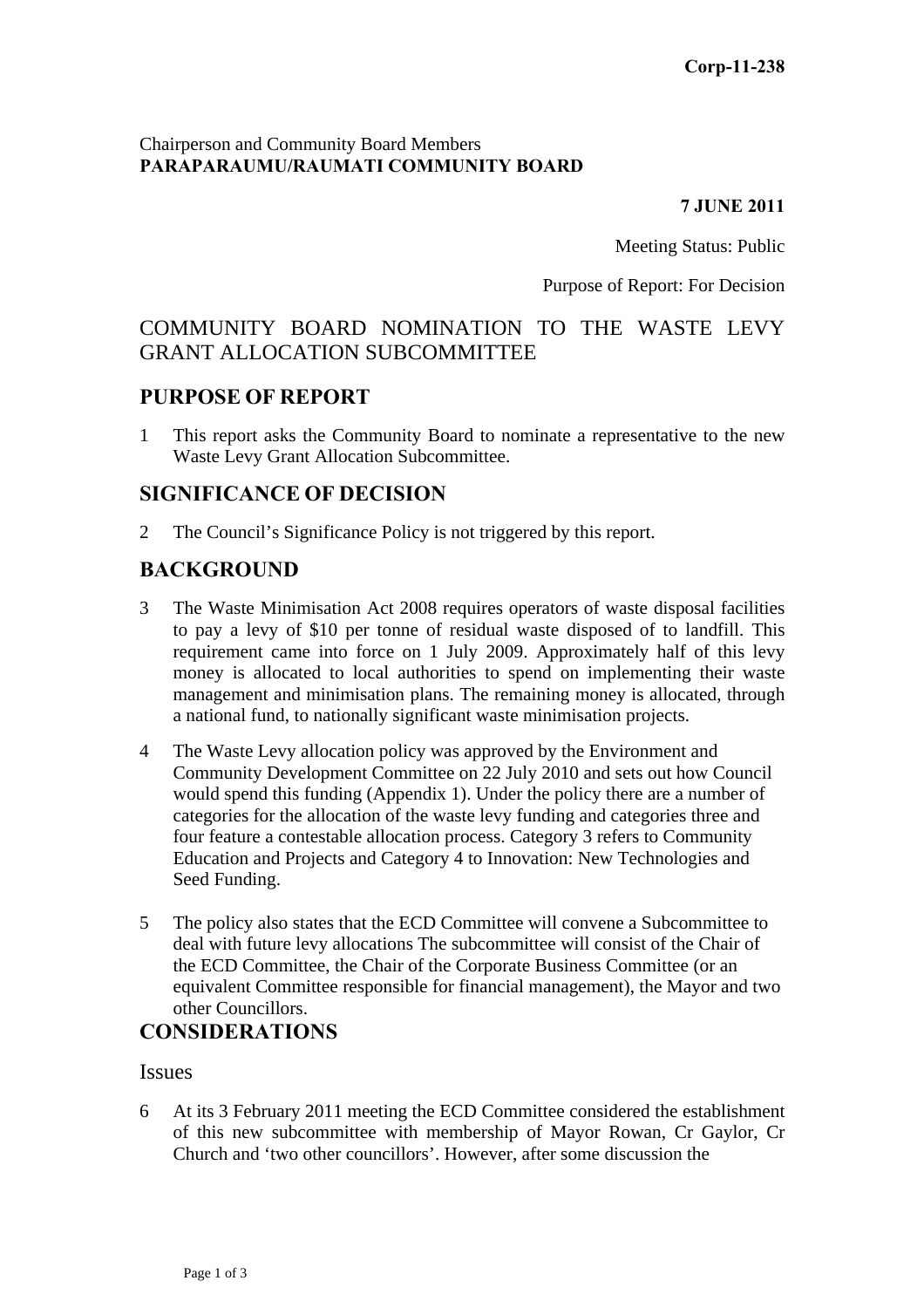Committee resolved that instead of two other councillors it would include community board representatives, one each from the Paraparaumu/Raumati and Waikanae Community Boards (Appendix 2), noting that this amendment was not in line with the Waste Allocation Policy. Accordingly these two community boards are invited to each nominate a representative.

7 The Subcommittee will meet at the end of June to consider Category 4 applications and will meet thereafter as required to consider all future grant applications.

Financial Considerations

8 There are no financial considerations.

Legal Considerations

9 There are no legal considerations.

### Delegation

10 The Community Board may consider this matter under Part D of the current Governance Structure (21 April 2011) para 7.20:

"*Authority to undertake any other responsibilities that are delegated to it by the territorial authority…"* 

### Consultation and Policy Implications

11 There are no consultation or policy implications.

### Publicity Considerations

12 There may be publicity around the first meeting of the new Subcommittee with the announcement of the successful applicants.

## **RECOMMENDATIONS**

13 That the Paraparaumu/Raumati Community Board approves the nomination of ……………………….. to the Waste Levy Grants Allocation Subcommittee for the 2010-2013 Triennium.

| <b>Report prepared by:</b>                                    | Approved for submission by:              |
|---------------------------------------------------------------|------------------------------------------|
| <b>Vyvien Starbuck-Maffey</b>                                 | <b>Bernie Goedhart</b>                   |
| <b>Democratic Services Team Leader</b><br><b>ATTACHMENTS:</b> | <b>Group Manager, Corporate Services</b> |

**Appendix 1 Copy of Waste Levy Allocation Policy Appendix 2 Copy of resolution from minutes of ECD Committee 3 February 2011 meeting**